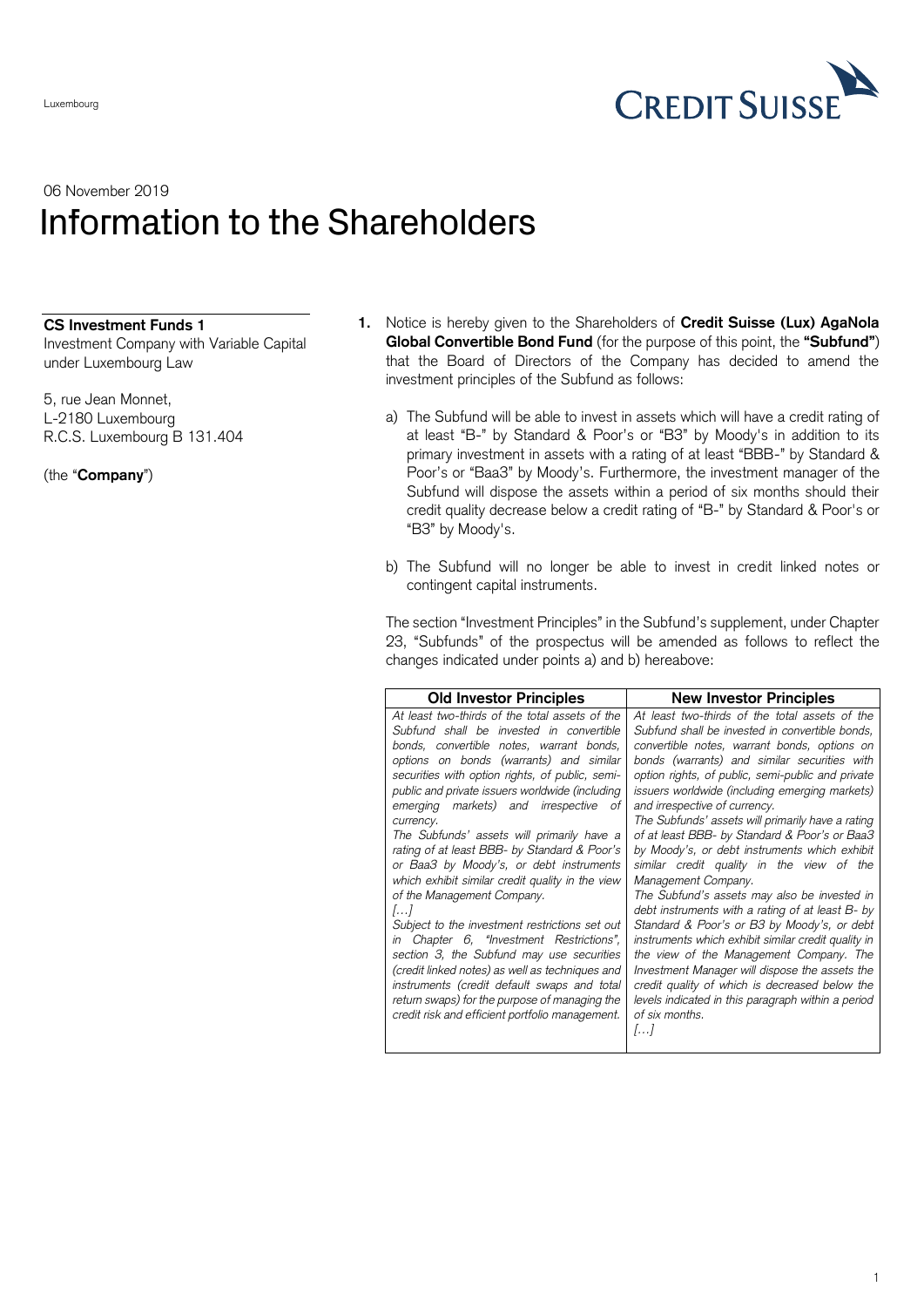

*The principal amount of the Subfund's assets that can be subject to total return swaps may represent up to a maximum of 20% of the net asset value of the Subfund calculated by way of the sum of notionals of the total return swaps. It is generally expected that the amount of such total return swap will remain within the range of 0% to 20% of the net asset value of the Subfund calculated by way of the sum of notionals of the total return swaps. In certain circumstances this proportion may be higher. The sum of notionals takes into account the absolute value of the notional exposure of the total return swaps used by the Subfund. The expected amount of such total return swaps is an indicator of the intensity of the use of total return swaps within the Subfund. However, it is not necessarily an indicator of the investment risks in relation to those instruments because it does not take into account any netting or hedging effects. The Subfund may invest up to 20% of its total assets in shares, other equity interests, dividend right certificates and similar securities with equity features as well as in warrants. In addition the Subfund may invest up to 20% of the Subfund's total assets in contingent capital instruments.*

*Subject to the investment restrictions set out in Chapter 6, "Investment Restrictions", section 3, the Subfund may use securities as well as techniques and instruments (credit default swaps and total return swaps) for the purpose of managing the credit risk and efficient portfolio management.*

*The principal amount of the Subfund's assets that can be subject to total return swaps may represent up to a maximum of 20% of the net asset value of the Subfund calculated by way of the sum of notionals of the total return swaps. It is generally expected that the amount of such total return swap will remain within the range of 0% to 20% of the net asset value of the Subfund calculated by way of the sum of notionals of the total return swaps. In certain circumstances this proportion may be higher. The sum of notionals takes into account the* 

*absolute value of the notional exposure of the total return swaps used by the Subfund. The expected amount of such total return swaps is an indicator of the intensity of the use of total return swaps within the Subfund. However, it is not necessarily an indicator of the investment risks in relation to those instruments because it does not take into account any netting or hedging effects.*

*The Subfund may invest up to 20% of its total assets in shares, other equity interests, dividend right certificates and similar securities with equity features as well as in warrants.*

- **2.** Notice is hereby given to the Shareholders of **Credit Suisse (Lux) Contingent Capital Euro Fund** (for the purpose of this point, the "**Subfund**") that the Board of Directors of the Company has decided to carry out the following changes to the Subfund:
	- a) Renaming of the Subfund as follows to better reflect the new investment policy of the Subfund:

| Current name                 | New name            |  |
|------------------------------|---------------------|--|
| Credit Suisse (Lux)          | Credit Suisse (Lux) |  |
| Contingent Capital Euro Fund | Financial Bond Fund |  |

b) Reduction of investments into contingent capital instruments and other hybrid and subordinated debt securities from at least two thirds to the majority of the Subfund's total net assets. In addition, the Subfund may invest up to 25% of its total net assets in preference shares (Tier 1 instruments) issued by financial institutions in several jurisdictions, including the USA. Section "Investment Principles" of the Subfund's supplement, under Chapter 23, "Subfunds" of the prospectus will be amended as follows to reflect the foregoing:

| <b>Old Investment Principles</b>               | <b>New Investment Principles</b>                                                            |
|------------------------------------------------|---------------------------------------------------------------------------------------------|
| At least two-thirds of the total net assets of | The total net assets of the Subfund shall be                                                |
| the Subfund shall be invested in contingent    | invested mainly in contingent capital                                                       |
| capital instruments, other hybrid and          | instruments, other hybrid and subordinated                                                  |
|                                                | subordinated debt securities of financial debt securities of financial institutions such as |
| institutions such as banks and insurance I     | banks and insurance companies, which                                                        |
| companies, which include fixed rate bonds,     | include fixed rate bonds, zero-coupon,                                                      |
| zero-coupon, perpetual bonds, notes, and       | perpetual bonds, notes, and similar fixed                                                   |
| similar fixed interest or floating-rate        | interest or floating-rate securities.                                                       |
| securities.                                    |                                                                                             |
| I. I                                           |                                                                                             |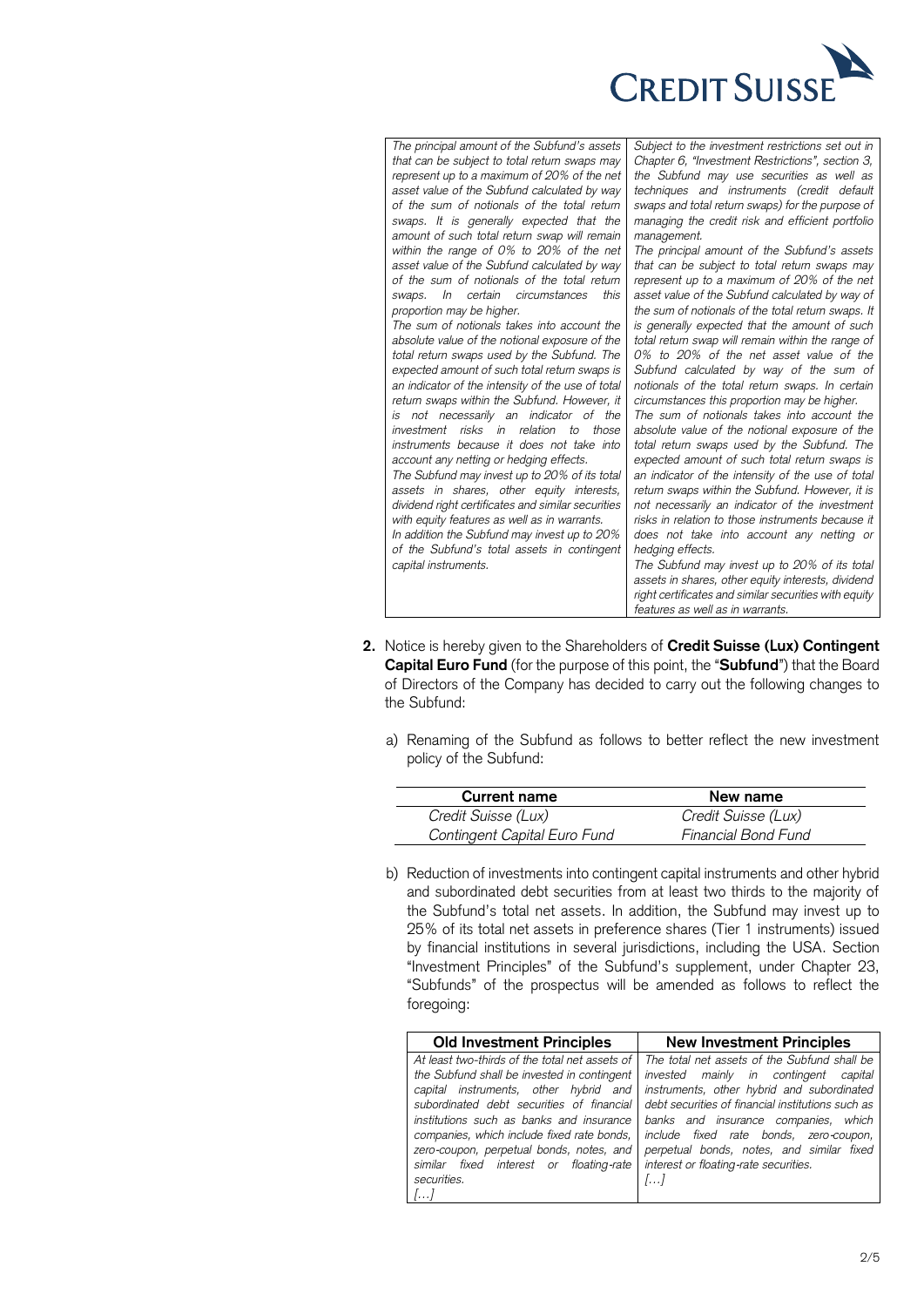

| Additionally, the Subfund may invest up to Add  |      |
|-------------------------------------------------|------|
| 10% of its total net assets in other 109        |      |
| convertible bonds and other equity linked   bon |      |
| securities as well as in equities or other well |      |
| equity type securities and in warrants on sec   |      |
| such equities.                                  | The  |
|                                                 | tota |

*Additionally, the Subfund may invest up to 10% of its total net assets in other convertible bonds and other equity linked securities as well as in equities or other equity type securities and in warrants on such equities. The Subfund may also invest up to 25% of its total net assets in preference shares (Tier 1 instruments) issued by financial institutions in several jurisdictions, including the USA.*

c) Reduction of the minimum holding and/or renaming of certain share classes of the Subfund as indicated hereafter:

| <b>Current minimum holding</b>  | New minimum holding          |
|---------------------------------|------------------------------|
| <i>IA – EUR 500'000</i>         | IA - EUR 100'000             |
| <i>IB – EUR 500'000</i>         | <i>IB – EUR 100'000</i>      |
| $IAH - (*)$                     | $IAH - (*)$                  |
| $IBH - (*)$                     | $IBH - (*)$                  |
| <b>Current name and minimum</b> | New name and minimum holding |
| holding                         |                              |
| UA500 - EUR 500'000             | UA100 - EUR 100'000          |
|                                 |                              |
| UB500 - EUR 500'000             | UB100 - EUR 100'000          |
| $UAH500 - (*)$                  | $UAH100 -$ (*)               |

(\*) *The minimum holding amount of any hedged share class to be issued in any additional freely convertible currency as indicated in Chapter 2, "CS Investment Funds 1 – Summary of Share Classes", of the prospectus will be the equivalent amount in such freely convertible currency of EUR 500'000/EUR 100'000.*

**3.** Notice is hereby given to the Shareholders of **Credit Suisse (Lux) Credit Special Situation Fund** and of **Credit Suisse (Lux) AgaNola Global Value Bond Fund** (for the purpose of this point, the "**Subfunds**") that the Board of Directors has decided to implement the following changes to the Subfunds:

Currently the Subfunds may invest in Onshore Renminbi denominated securities traded on the China interbank bond market through the CIBM Program (as defined in the prospectus). After the amendment, the Subfunds may invest in these securities also via Bond Connect. Sections "Investment Principles" of the Subfunds' supplements in Chapter 23 "Subfunds" and Chapter 7 "Risk Factors" of the prospectus will be amended to reflect the foregoing.

- **4.** Notice is hereby given to the Shareholders of **Credit Suisse (Lux) Credit Special Situation Fund** (for the purpose of this point, the "**Subfund**") that the Board of Directors has decided to amend the Subfund's investment principles to specify that the Investment Manager has the ability to take net short credit positions or negative duration at portfolio level via the use of derivatives. Sections "Investment Principles" and "Derivatives" of the Subfund's supplement in Chapter 23 "Subfunds" of the prospectus will be amended to reflect the foregoing.
- **5.** Notice is hereby given to the Shareholders of **Credit Suisse (Lux) Absolute Return Bond Fund** (for the purpose of this point, the "**Subfund**") that the Board of Directors has decided to amend the Subfund's investment principles and the types of instruments it will be investing in. The amendments are indicated hereafter: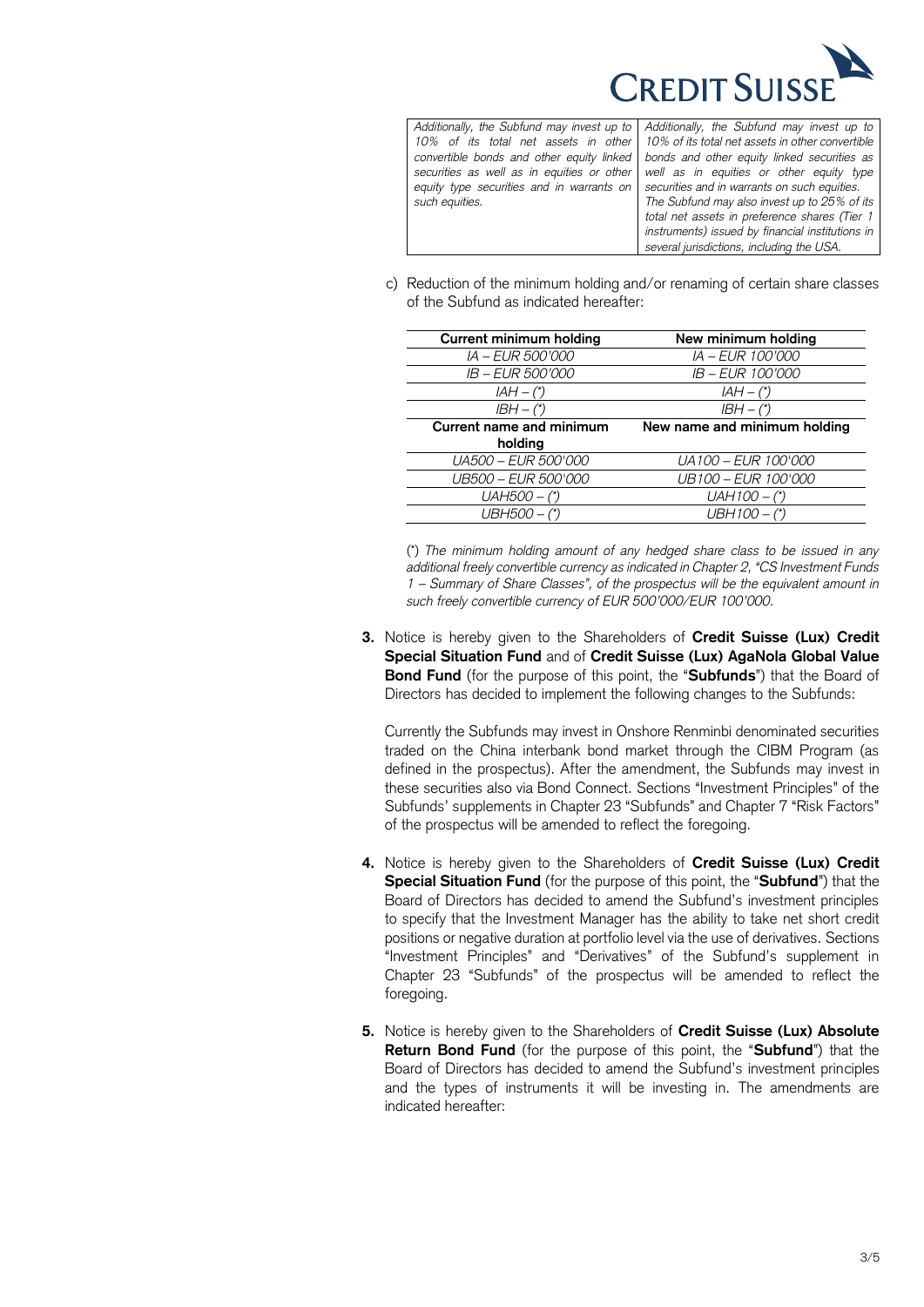

a) Renaming of the Subfund as follows to better reflect its new investment policy:

| Current name              | New name            |
|---------------------------|---------------------|
| Credit Suisse (Lux)       | Credit Suisse (Lux) |
| Absolute Return Bond Fund | Dynamic Bond Fund   |
|                           |                     |

J.

b) The section "Investment Principles" in the Subfund's supplement, under Chapter 23, "Subfunds" of the prospectus will be amended as follows to reflect the changes: